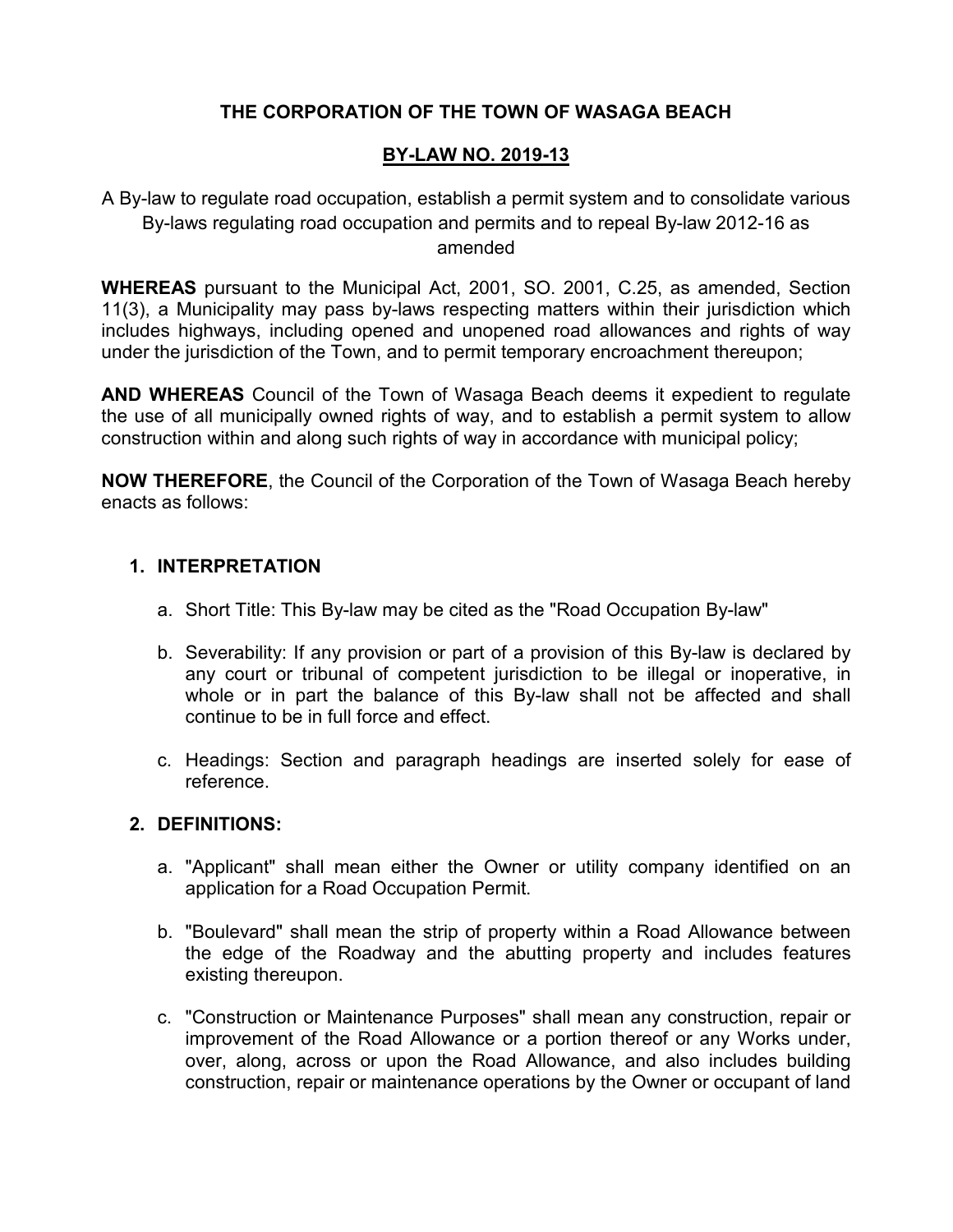adjoining the Road Allowance, including the storage of materials used for such construction.

- d. "Contractor" shall mean that person, firm or corporation hired by an Owner to conduct construction Works on a Road Allowance/right or way as indicated on the Road Occupation Permit.
- e. "Director" shall mean the Director of Public Works or his or her designate.
- f. "Owner" shall mean the person, firm or corporation issued a Road Occupation Permit pursuant to this By-law.
- g. "Vehicle" shall mean an automobile, a boat, a commercial motor vehicle, a trailer, a farm implement, a motorcycle, a snowmobile, a personal watercraft, a truck or a tourist vehicle, or any other similar vehicle or vessel whether or not such vehicle or vessel is capable of mechanical operation.
- h. "Road Allowance" shall mean land owned by the Corporation of the Town of Wasaga Beach and dedicated for the location of public roads, sewers, water mains, utilities, sidewalks, and walkways, including the Boulevard and Roadway as defined herein, and "right-of-way" or "municipal right-of-way" shall have the same meaning.
- i. "Road Occupation Permit" shall mean a permit issued pursuant to the Road Occupation Policy and "permit" shall have the same meaning.
- j. "Road Occupation Policy" shall mean the policy issued by the Public Works department and approved and adopted by the Town, as amended.
- k. "Roadway" shall mean that part of the Road Allowance that is improved, designed or ordinarily used for vehicular traffic.
- l. "Stop Work Order" shall mean an Order issued by the Director pursuant to subsection 4.2 of this By-law.
- m. "Surface Reinstatement" shall mean reinstatement of the surface and subsurface of the disturbed area within the Road Allowance to the same or to a superior condition as existed prior to the implementation of the Works.
- n. "Town" shall mean the Corporation of the Town of Wasaga Beach.
- o. "Works" shall mean all proposed construction, which is the subject of an application for a Road Occupation Permit approved by the Town.

### **3. GENERALLY PROHIBITED CONDUCT ON ROAD ALLOWANCES**

a. Except as otherwise authorized by by-law or a Road Occupation Permit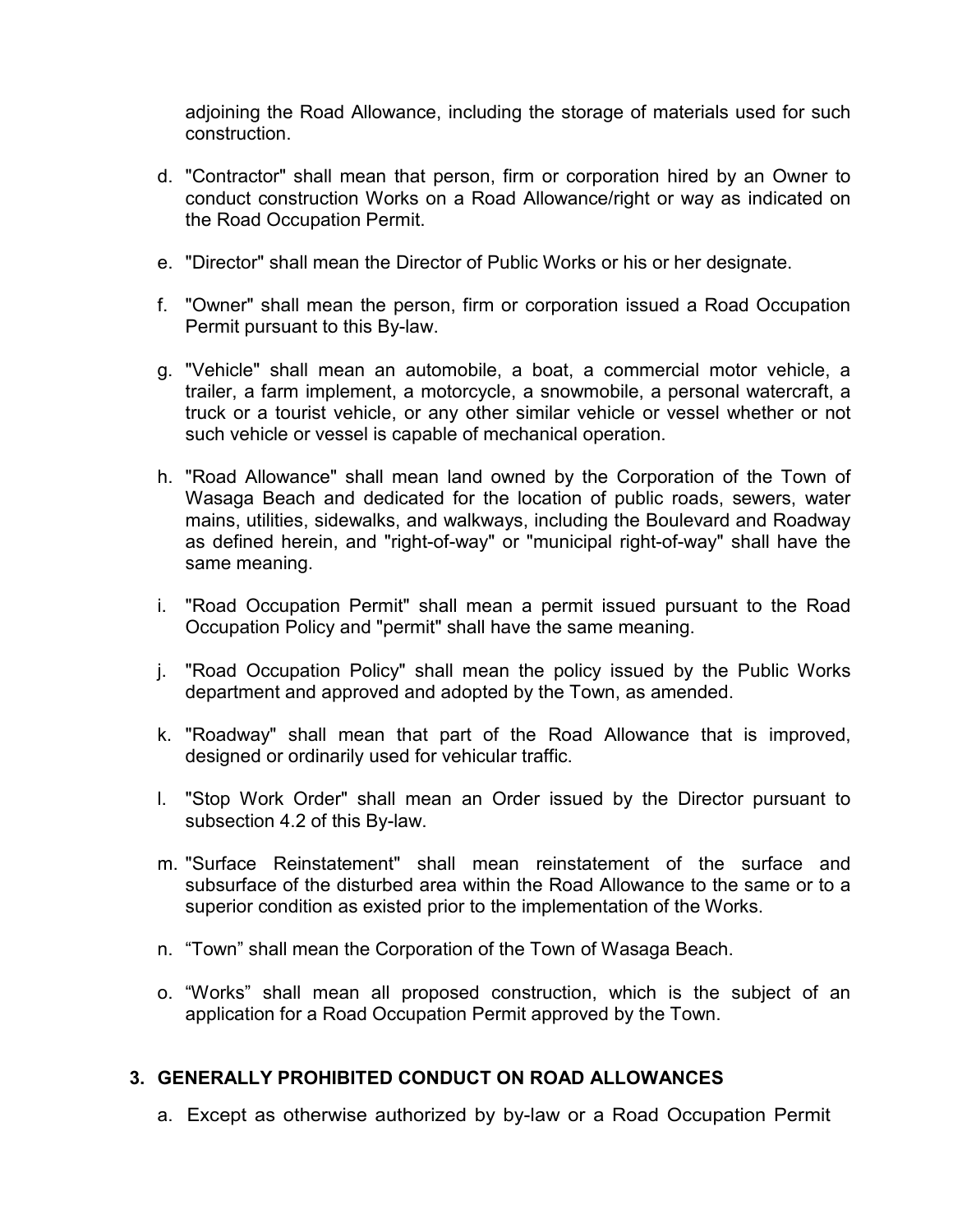issued by the Town, no person shall do or cause to be done any of the following prohibited activities:

- a. place equipment or materials of any kind upon or within a municipal right-of-way;
- b. close a municipal right-of-way in whole or in part;
- c. undertake any activity that negatively impacts the use and function of a municipal right-of-way;
- d. deface any permitted features within a municipal right-of-way;
- e. permit oils, chemicals or substances to be deposited or spilled on a municipal right-of-way including spillage of any substances from a vehicle;
- f. encumber or damage a municipal right-of-way by any means;
- g. permit or allow any materials to be transferred from private property onto or across a municipal right-of-way by any means including natural forces·
- h. obstruct a drain, gutter, water course or culvert along or upon a municipal right-of-way;
- i. throw, pile, store or cause any material, including but not limited to snow, ice, leaves, garbage or debris to be thrown, piled or placed across or on a municipal right-of-way;
- j. display or exhibit merchandise or articles of any nature or kind within a municipal right-of-way except when permit issued by the Town;
- k. solicit or sell any real or personal property or merchandise within a municipal right-of-way;
- l. remove or alter any material, equipment or device placed within a municipal right-of-way by the Town;
- m. place or maintain any box for the dispensing of newspapers or any other merchandise including clothing, electrical or any other collective devices on any portion of a municipal right-of-way;
- n. construct, widen, remove or alter any driveway or curb cut within a municipal right-of-way;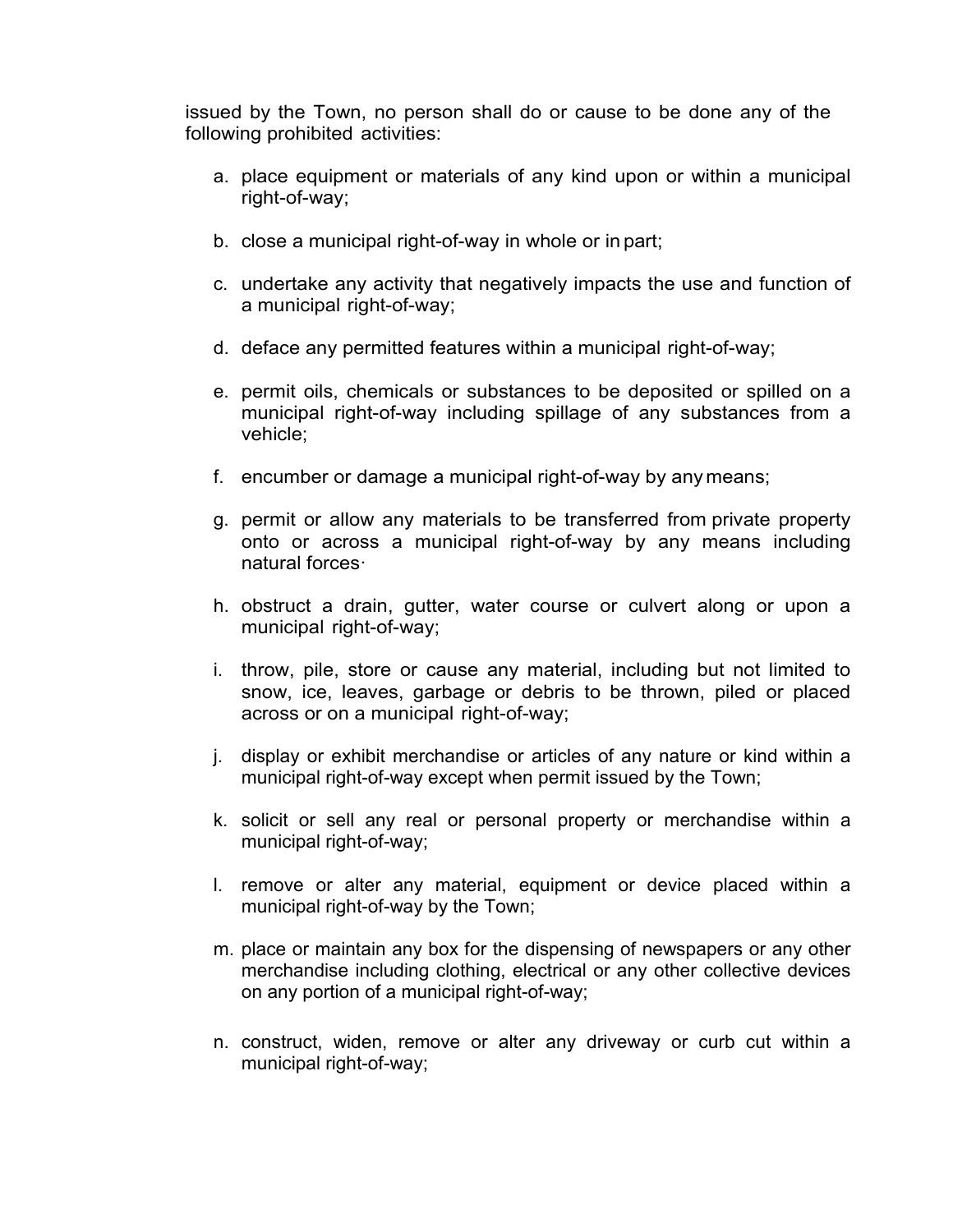- o. allow any part of a tree, shrub, sapling, hedge or any other plant to extend over or upon any municipal right-of-way, so as to interfere with, impede or endanger persons using the municipal right-of-way;
- p. place stonework or other landscaping/ornamental features and/or plant trees or shrubs within a Road Allowance;
- q. Infill any ditch located partially or wholly within a municipal right-of- way;
- r. prevent or impede vehicular or pedestrian traffic along a municipal rightof-way;
- s. discharge sump pump outlets directly in the Road Allowance and/or into the roadside ditch otherwise than in accordance with Town Engineering Standards;
- t. pull down, destroy, deface or in any way interfere with, any municipal infrastructure, including but not limited to, any post, surveyor's mark, bench mark, traffic sign, transit-system shelters, Roadway name sign, sign board, regulatory sign, traffic signal, traffic cone, or any other traffic control device, affixed, or placed on a municipal right-of-way;
- u. permit any flood light to directly or indirectly illuminate a municipal rightof-way;
- v. bring a vehicle upon a municipal Roadway unless there has been removed from the wheels thereof as completely as is reasonably practicable, all mud, clay, lime, and similar material, or any fertilizer or manure which is likely, if not removed, to cause an obstruction or dangerous condition or nuisance in a municipal right-of-way or cause damage to the surface of the Roadway;
- w. place or install any marker, post, rod, or any other object on a municipal right-of-way; or
- x. park or leave any vehicle on a municipal right-of-way for a period exceeding twenty-four (24) hours

### **4. ROAD OCCUPATION PERMITS**

- a. For the purpose of this By-law, the Director or his or her designate shall have authority to grant Road Occupation Permits under this By-law, and to impose conditions thereon.
- b. The Director or a Municipal Law Enforcement Officer shall have the authority to issue a Stop Work Order, requiring stoppage of work on the Road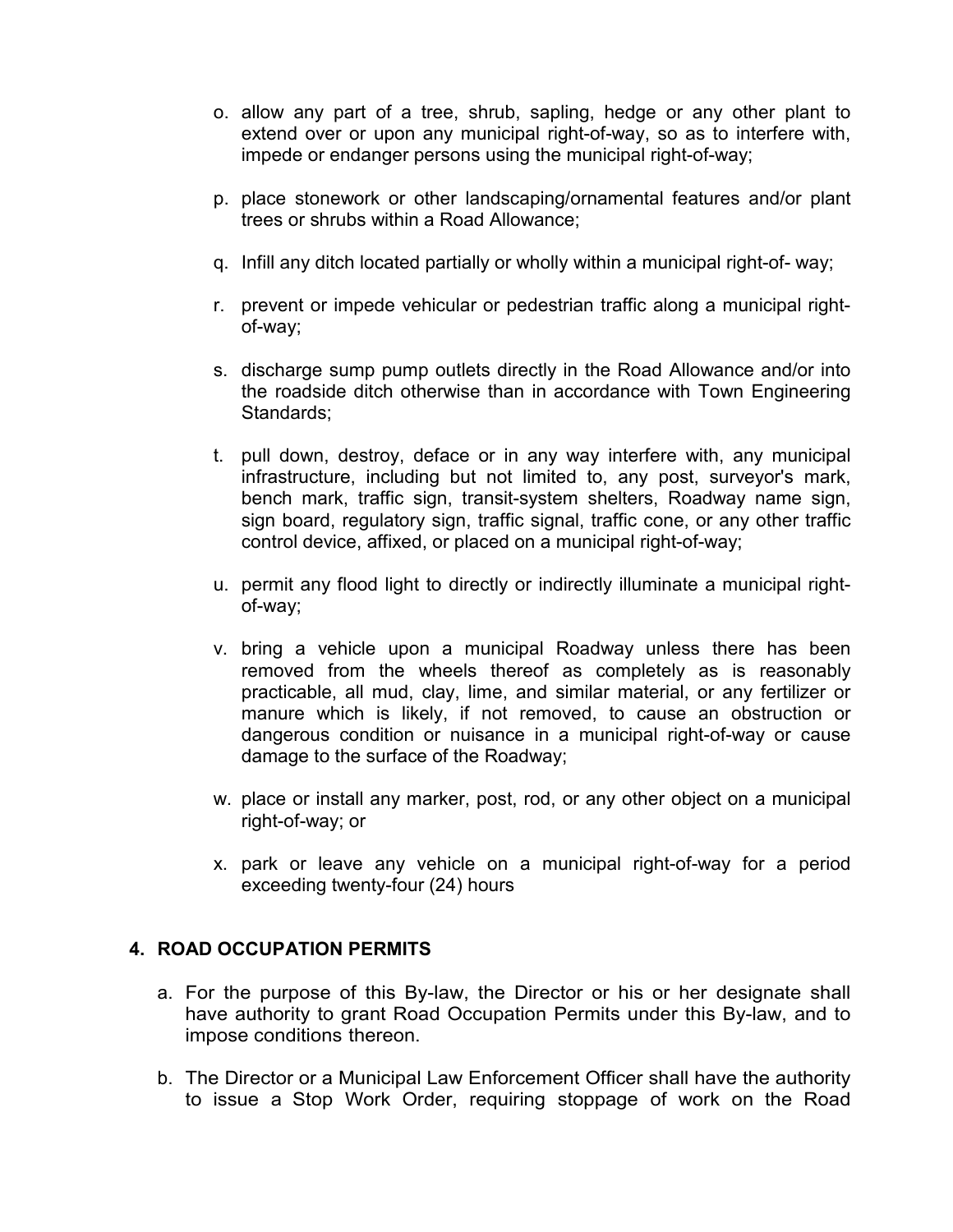Allowance where a Road Occupation Permit has not been issued or where the conditions of a Road Occupation Permit, or the provisions of this By-law, have not been complied with, and to revoke a Road Occupation Permit if the Owner or Contractor does not meet the requirements of the permit or of this By-law. No person shall continue work on a Town Road Allowance following issuance of a Stop Work Order.

### **5. APPLICATION**

- a. Road Occupation Permits Required: No person shall, for Construction or Maintenance Purposes, close, occupy, obstruct, encumber, injure or foul any Road Allowance or any part thereof by any means whatsoever without first obtaining an approved Road Occupation Permit from the Town.
- b. Compliance with Terms and Conditions of Road Occupation Permit: No Owner or Contractor shall fail to comply with any of the terms or conditions set out in a Road Occupation Permit.
- c. Compliance with Agreement: No Owner or Contractor shall violate anyterms of Agreement entered into between the Owner and the Town on which the issuance of a Road Occupation Agreement is predicated.
- d. Compliance with Plans as Submitted: No Owner or Contractor shall deviate from or permit deviation from plans submitted to the Town as part of an Application for a Road Occupation Permit without informing the Director as soon as practicable and submitting an amended Application including reference to such deviation.
- e. Production of Permit: No Owner or Contractor shall fail to keep a Road Occupation Permit at the site of the Works or fail to produce a Road Occupation Permit if required to do so by the Director or by any other person who is authorized to enforce the by-laws of theTown.

### **6. PERMIT FEES AND DEPOSITS**

- a. Fees: The fee required to obtain a Road Occupation Permit shall be as set out in the *By-law to Establish Fees and Charges to be Collected by the Corporation of the Town of Wasaga Beach,* as amended.
- b. Deposits: The deposit required to obtain a Road Occupation Permit shall be as set out in the *By-law to Establish Fees and Charges to be Collected by the Corporation of the Town of Wasaga Beach* as amended.
- c. Exemption from fees and deposits: The payment of Permit Fees and Deposits by a utility company, or a county, provincial or federal government department or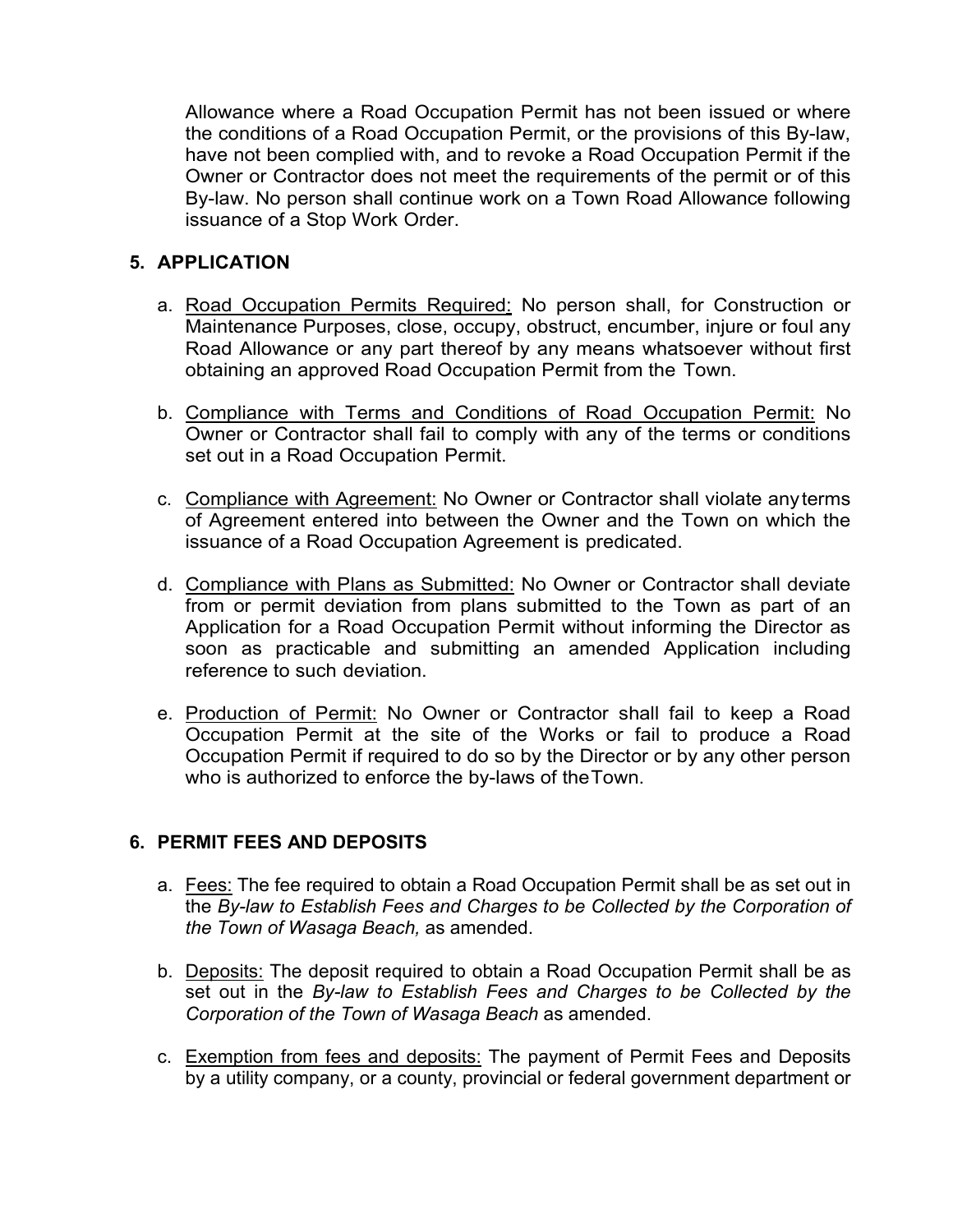agency thereof may be waived at the discretion of the Director of Public Works or his or her designate.

# **7. ROAD OCCUPANCY FOR CONSTRUCTION OR MAINTENANCE PURPOSES**

- a. Town Works exempt: A Road Occupation Permit is not required by a person undertaking any Works for or on behalf of the Town.
- b. Extensions of time: No Owner or Contractor shall fail to notify the Town in the event that additional time is required to complete the Works if other than as indicated on the permit, and the reason(s) therefore.
- c. Deviation from permit: No Owner or Contractor shall fail to notify the Town of the extent of any alteration to the approved Works immediately upon recognizing that the approved Works might or will deviate from those set out on the permit.
- d. Temporary Repairs: If it is necessary to alter, break or disturb an existing pavement, sidewalk or Boulevard, the Owner or Contractor shall undertake a temporary repair to the satisfaction of the Town within 7 working days unless alternative arrangements are made with the Town and evidenced in writing. The Owner or Contractor shall maintain the temporary repair until it can undertake permanent restoration, all of which shall be at the expense of the Owner or Contractor. No Owner or Contractor shall fail to comply with this sub-section.
- e. Sodded areas: No Owner or Contractor shall fail to permanently restore all sodded areas with topsoil and sod to the satisfaction of the Town within 7 working days unless alternative arrangements are made with the Town as evidenced in writing. The Owner shall be responsible for adequately grading the area and maintaining the sod until it has re-established and maintained a functioning root system, to the satisfaction of the Town, for one year from the date of installation or re-installation.
- f. Failure to Effect Repairs: In the event that any Owner fails to effect temporary repairs as provided in sub-sections 7d), or permanent restoration of sodded areas as provided in sub-section 7e), the Town may restore the sodded areas and maintain them at the expense of the Owner or any other person who benefitted from or who contracted for the Works. In addition to any other penalty and without limiting any collection remedy otherwise available to the Town, the cost to effect the repairs to and maintenance of, the sodded areas, may be added to the tax roll for any real property within the Town owned by the Owner, and the amount may be collected in like manner as municipal taxes.
- g. Owner or Contractor Assumes All Costs: The Owner or Contractor shall be responsible for all costs incurred by the Town as a result of any necessitated closure of any roadway and upon default in payment, the Town may add the outstanding expense to the tax roll for any real property within the Town owned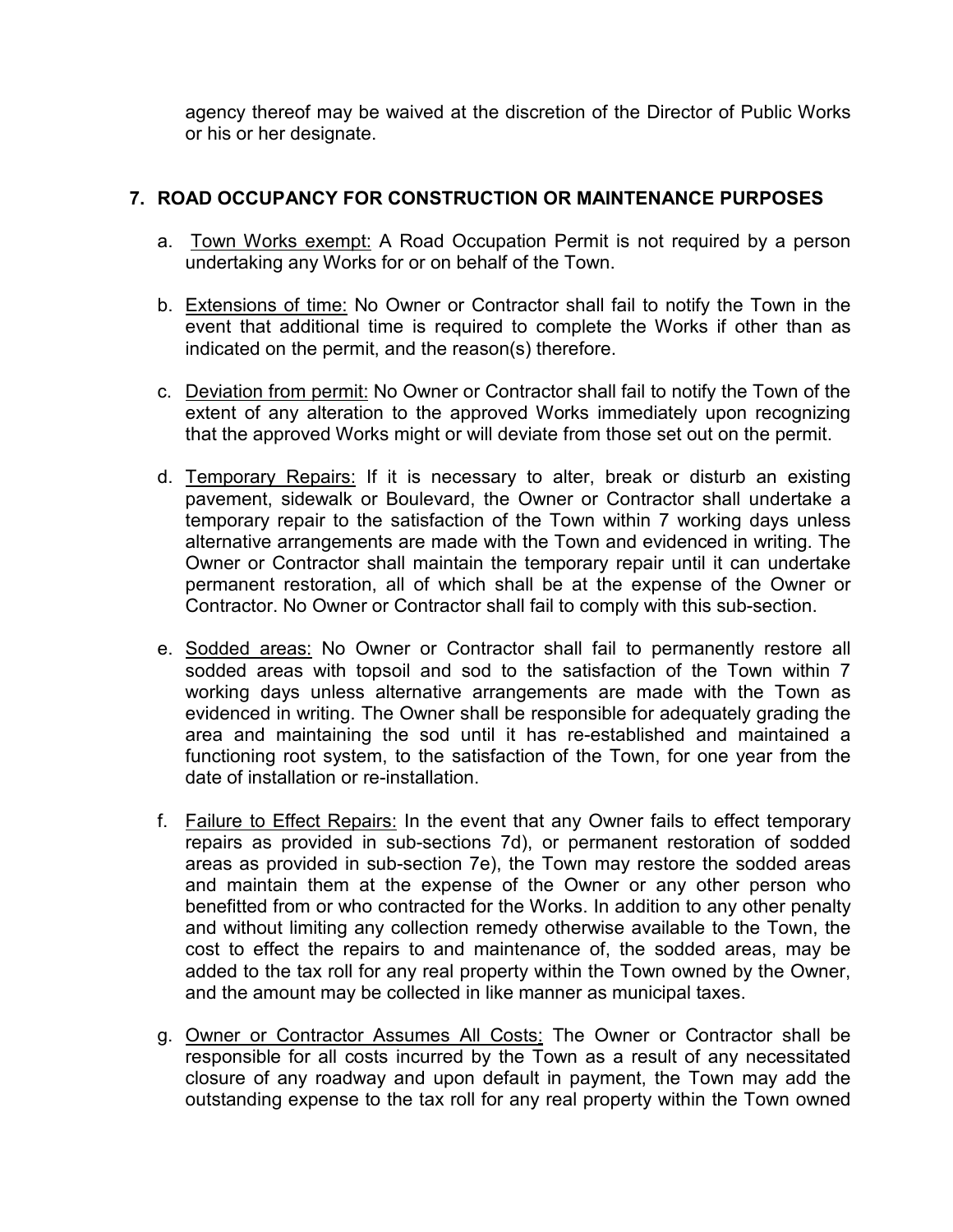by the person responsible for paying the expense, and the amount may be collected in like manner as municipal taxes.

- h. Owner Assumes All Risk: The Owner shall be solely responsible for all accidents or injury to any person or property by reason of the Construction or Maintenance Purposes and/or the Works identified in the Road Occupation Permit, and the Owner and Contractor shall both hold the Town harmless and indemnify it from all claims arising from any negligence of the Owner or Contractor. Notwithstanding the issuance of a Road Occupation Permit, the Owner and Contractor shall take all further steps as in the opinion of the Director or a Municipal Law Enforcement Officer may be necessary for the protection and safety of the public.
- i. Access to Public/Private Properties: No person shall fail to maintain access to all public and private properties during the course of the construction of the approved Works.

## **8. GENERAL REQUIREMENTS**

- a. Insurance: Prior to commencement of the Works, the Contractor shall provide the Town with a Certificate of Insurance, in a form satisfactory to the Town, evidencing a general liability policy under which the Works are insured in an amount not less than \$2,000,000.00 and under which the Town is indemnified from any loss, claim, or damages in c01mection with the Works. Such policy shall name the Town as an additional insured. No Owner or Contractor shall proceed with the Works without complying with this subsection.
- b. Completion of Surface Reinstatement: No Owner shall fail to complete Surface Reinstatement in accordance with the general requirements of the Road Occupation Policy and the specific requirements, if any, of the Road Occupation Permit within 7 days following completion of the Works.
- c. Excess Costs to Repair or Complete Works: Where the cost of repairing and restoring the municipal right-of-way exceeds any amount held on deposit or posted as security, the excess amount of the costs shall be a debt owing to the Town, and in addition to any other remedy available to it, the Town may recover the excess amount of the costs by action or by adding the excess amount of the costs to the tax roll of the permit holder's lands and collecting them in the same manner as taxes.
- d. Compliance with Other Statutes and By-laws: Owners and Contractors shall at all times comply with the requirements of the *Public Transportation and Highway Improvement Act,* the *Occupational Health and Safety Act,* and any other relevant provincial statute or regulation, and any other municipal by-law.